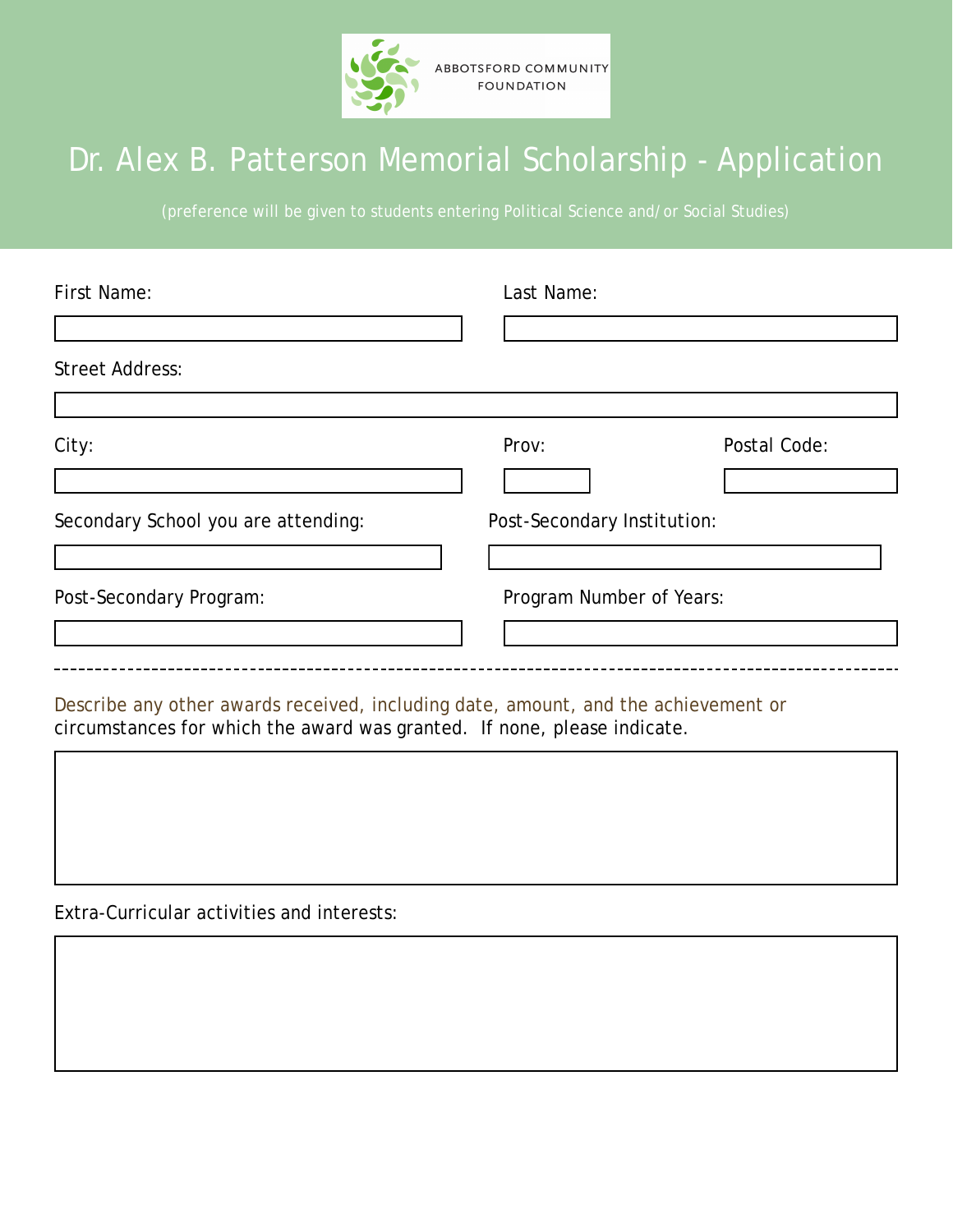List any jobs you have held, past and present:

Additional information required:

- 1. Attach report card or academic record
- 2. Attach letter of support and/or recommendation
- 3. Attach acceptance letter from post-secondary institution
- 4. Attach your own letter outlining your objectives and plans for the future.

Applicant's signature: